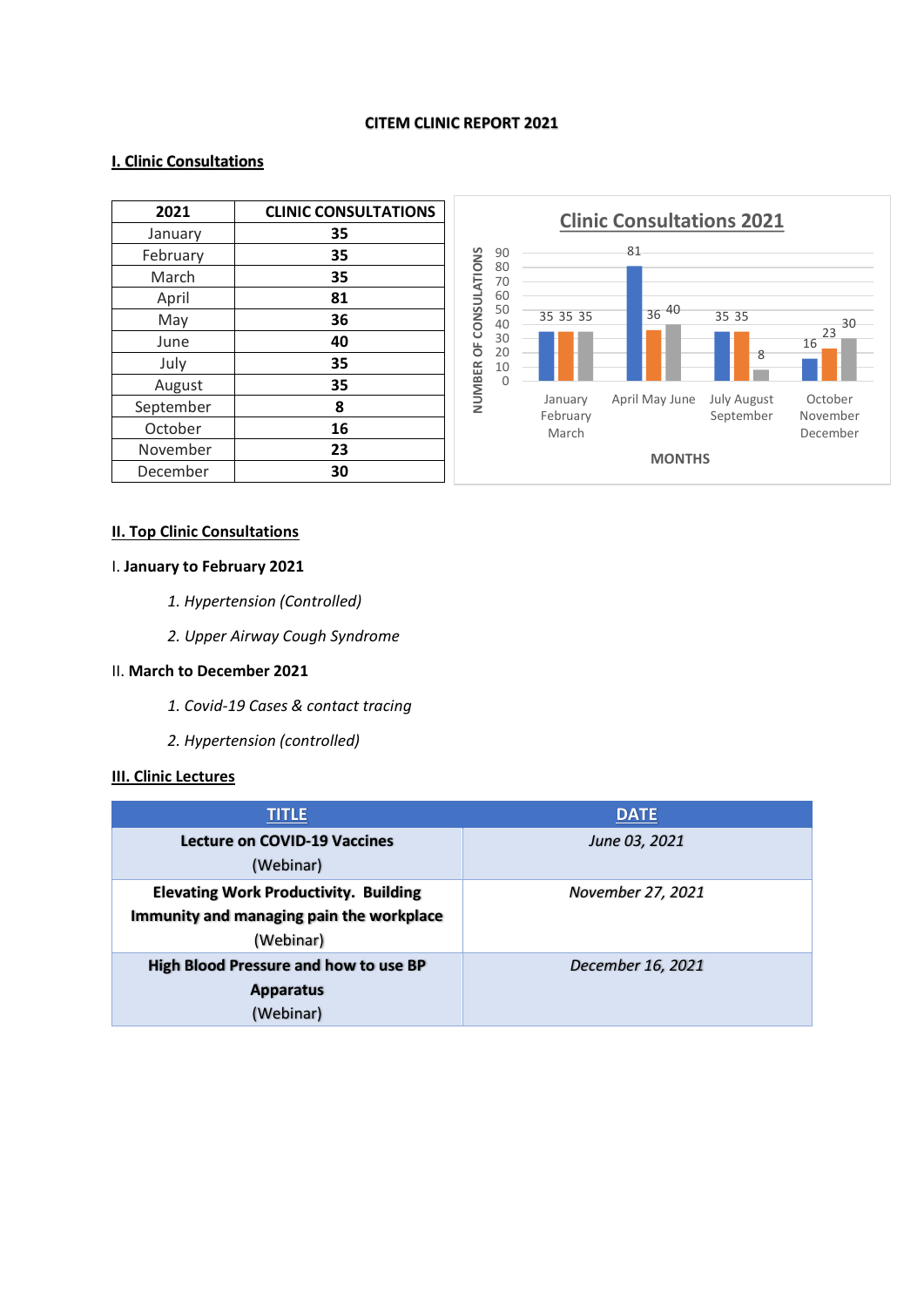# **IV. Good Practices**

We continue to follow CITEM's workplace strategy and health protocols to alleviate the COVID-19 virus in the workplace by monitoring the Daily Health Declaration of employees, wearing of face masks, observing safety precautions, adhering to strict health protocols for guests visiting CITEM as advised by our company physician, Dra. Elaisa Haase.